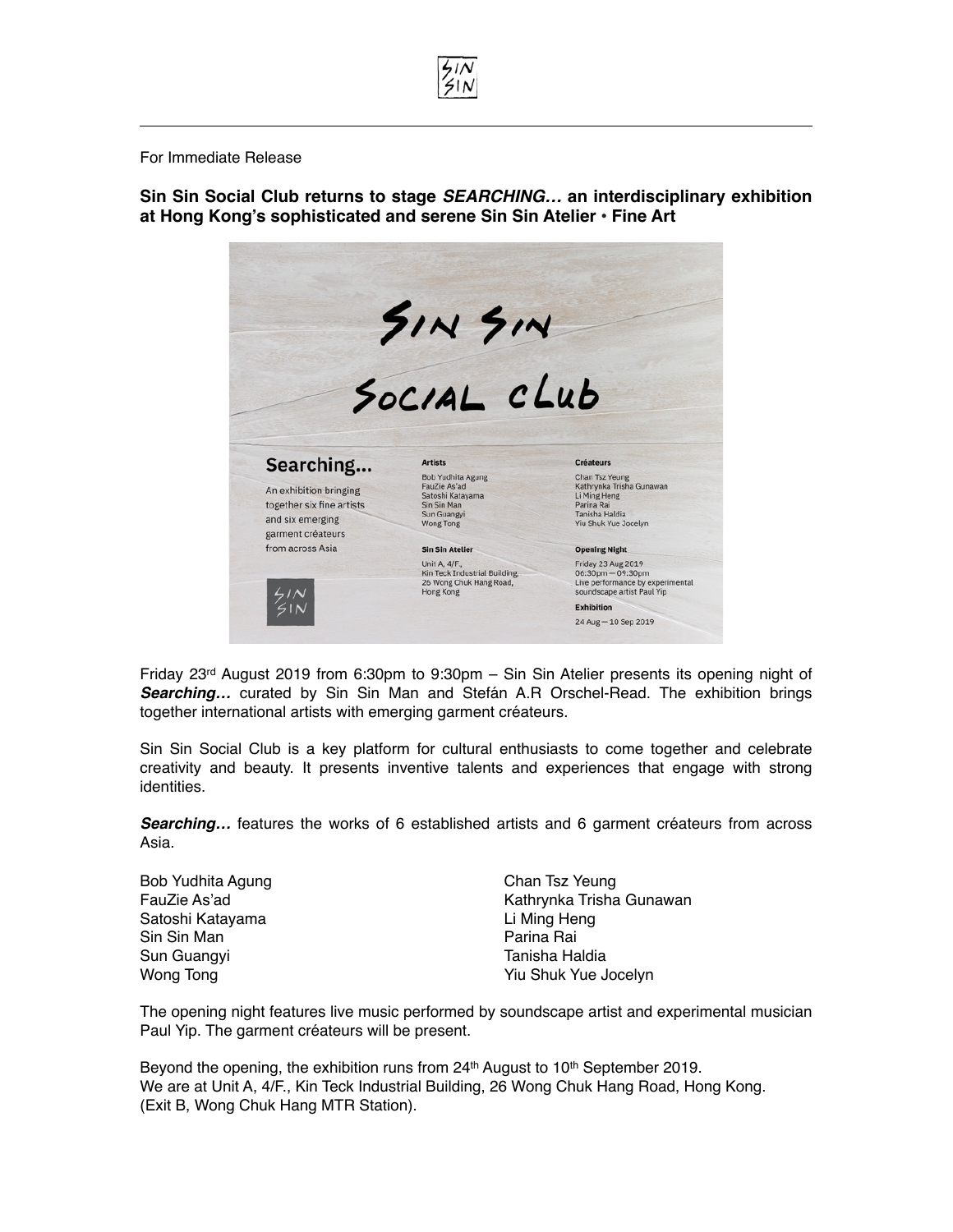

## **The Works:**

*"I am proud to present the works of eminent artists from East and South East Asia. Each from a different cultural background, they are classically trained but employ contemporary and diverse techniques to tell their story. They share comparable beliefs and principles, embodied in strong identities, and the inheritance of humanity's collective experiences.*

*I have also chosen to exhibit emerging designers. It is exciting to see and push this cultural sharing. I am inspired when I see the works of these young creatives. Their craftsmanship pursues the notion of 'belonging'. They search in different ways, contextualised by their manifold national backgrounds.* 

*It is necessary for all artisans to understand their heritage; nothing is new, we live in the present but interpret the past."*

## **Sin Sin Man, Curator**



*Wong Tong, Admonish, 2007*

## **The Narrative:**

**Searching...** explores the notion of identity through the pairing of established artists and garment artisans whose approach elucidates Asian ancestry, culture, crafts and social concerns.

Identity is both a singular experience and a universal belonging. We quest continually to demarcate the parameters that define us. What predicates express who we truly are, that go beyond character, habits and interests? Qualities that we take pride in define our authentic individuality. Our actions respond to implicit rules of affiliation that allow us to align ourselves to a given social group. We are our roots.